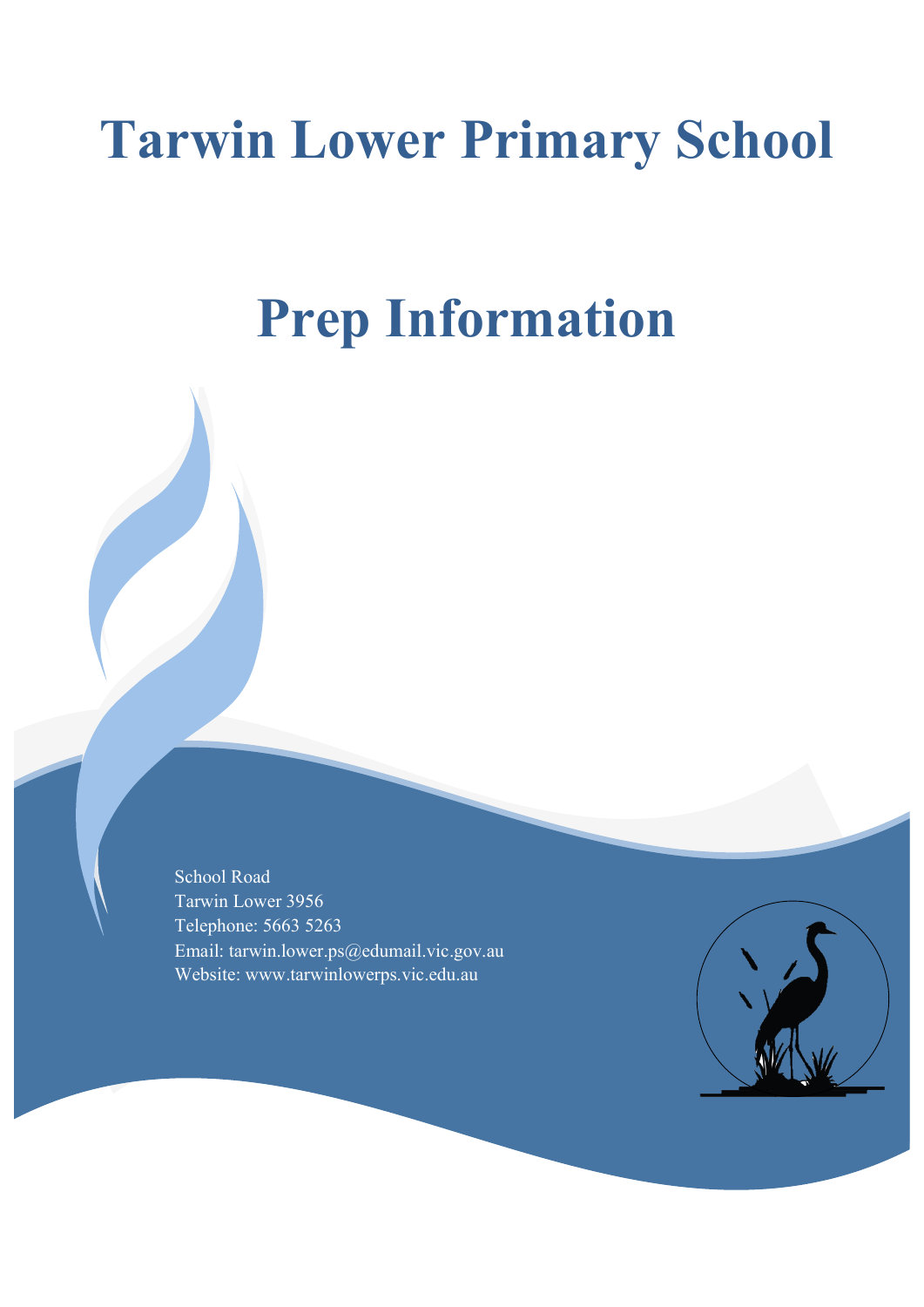#### **The transition dates for 2018 are:**

Wednesday October  $31<sup>st</sup>$ , 9 – 11

Monday November  $12^{th}$ , 9 – 11

Wednesday November  $28<sup>th</sup>$ , 9 – 11

Tuesday December  $11^{th}$ ,  $9 - 11$  (State-Wide Transition Day)

**Please note** parents are not required to stay at school during the transition days. However, on Tuesday  $11<sup>th</sup>$  of December, we will run a parent information session at 9.00 in the staff room to answer any questions or concerns you may have.

If you would like further information about the transition dates, please fill in the following form. Filling in the form will also give you and your child the opportunity to attend incursions and other special days we have at school, for example, puppet shows. This will help your child become familiar with the school in a relaxed and fun atmosphere.

Please do not hesitate to ring if you have any queries or to make an appointment for a tour of the school.



Learning About our Native Wildlife Holding a baby wombat

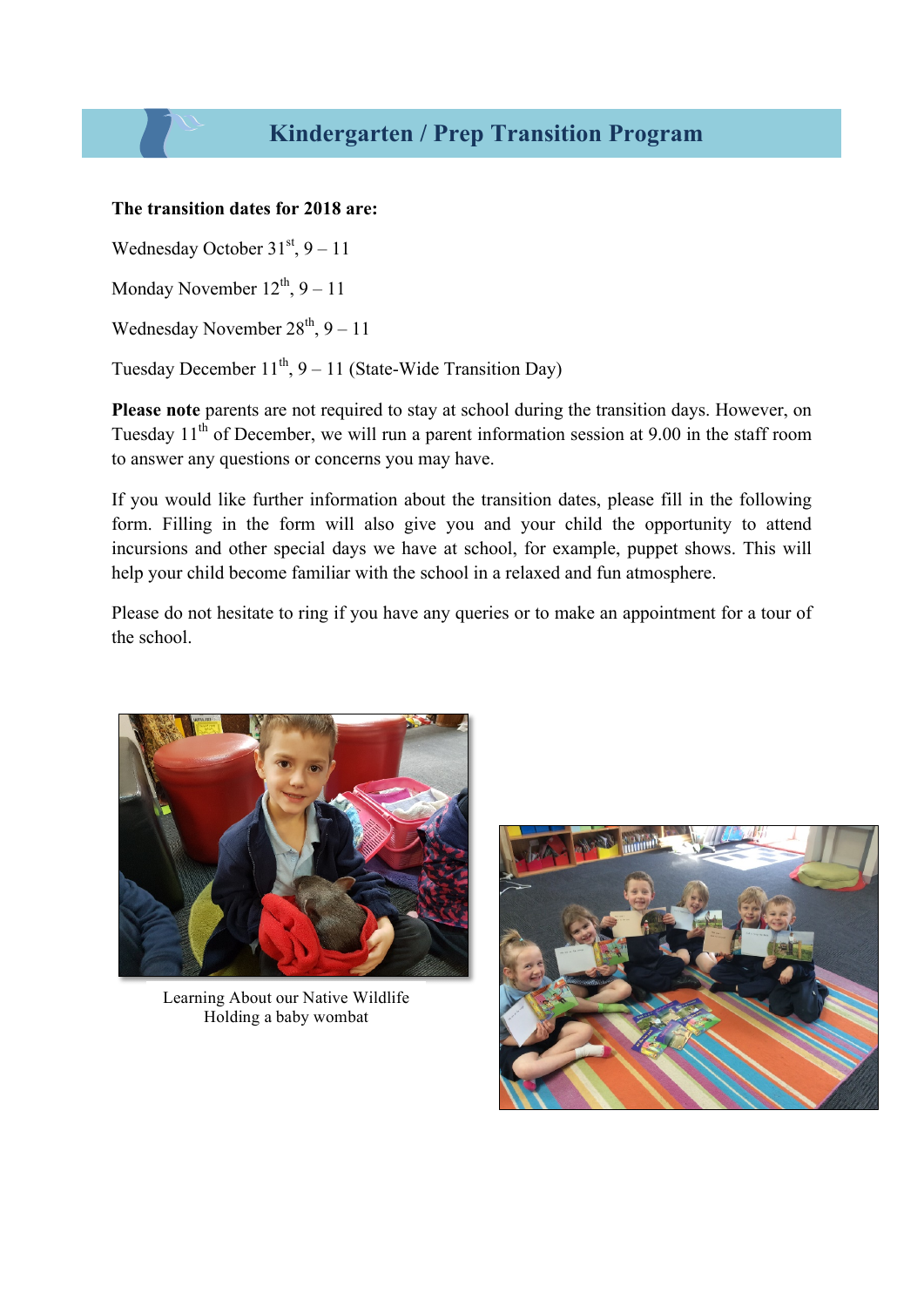## **Readiness for School**

Most children make the transition from home to school with ease. By beginning school your child will build on what they have learnt at home and Kindergarten.

Each child begins school at varying stages of their development. All children are capable of learning and will learn in different ways and at different rates.

Below is information about the key skills and attitudes that assist children with positively responding to the many aspects of school life.

## **Physical Development**

Students will find transition smoother if they have;

- Good general health
- Stamina to last a full day/week at school
- Eye/hand coordination for using classroom equipment and for play outdoors
- An ability to see things that are up close or in the distance and concentrate for long periods
- Body control an ability to join in playground games and to sit for long periods

### **Self-Care**

It is useful for students to be able to;

- Recognise thirst, hunger, hot, cold
- Open and close bags, lunch boxes, drink bottles
- Toilet independently that is, be aware of when to go to the toilet, as well as be able to dress and wash hands after toileting
- Use a tissue correctly
- Recognise and take responsibility for their own belongings
- Take off and put on articles of clothing, including shoes, independently
- Eat lunch independently

### **Social Development**

Students' transition will be easier if they are;

- Able to relate to unfamiliar adults
- Able to play/work with other children without adult supervision
- Able to share, take turns and recognise the rights of others
- Keen to be with other children and play in a friendly way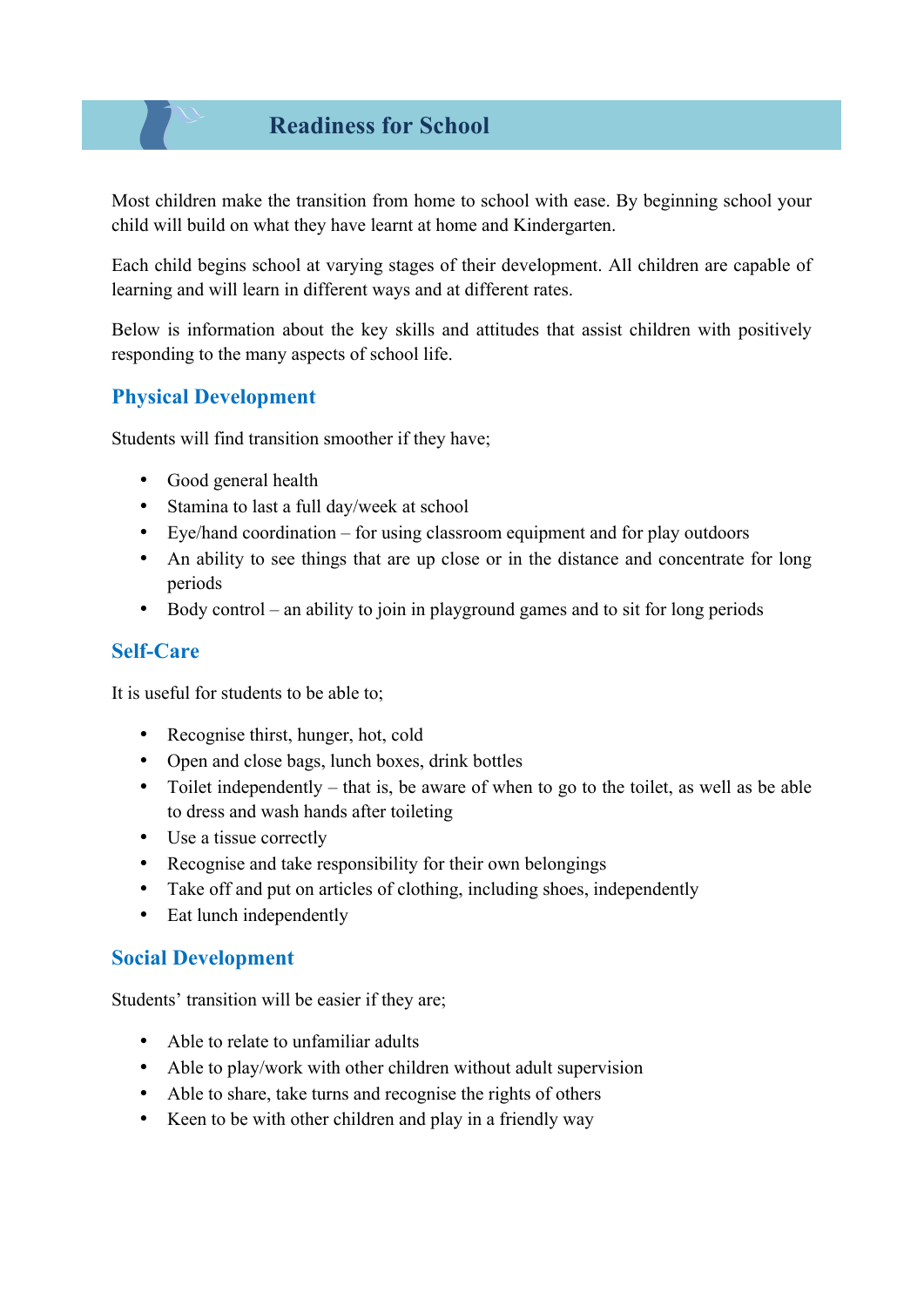## **Intellectual Development**

We understand students come with different levels of understanding, however it is beneficial if they;

- Know their age and where they live
- Are able to recognise their name
- Feel confident asking questions
- Can understand and follow rules

### **Emotional Development**

Students will settle into school if they are able to;

- Feel positive about school
- Separate from parents/carers cheerfully
- Cope with a variety of new situations
- Accept re-direction without temper tantrums
- Ask for help when needed
- Stand up for own rights
- Apologise/make amends
- Have a go, even when tasks are difficult
- Work independently for reasonable periods of time
- Have an "I can do that" attitude

#### **Language Development**

Students will find transition easier if they;

- Can be understood by people who don't know them well
- Are able to speak clearly and confidently to other children and adults
- Can express needs and wants
- Make eye contact when speaking and listening
- Can use greetings and social conventions, for example "Excuse me"
- Can join in and retells songs, rhymes and chants
- Are able to remember and talk about things they have seen or done
- Can respond to simple instructions, for example, "Pass the pen and paper please"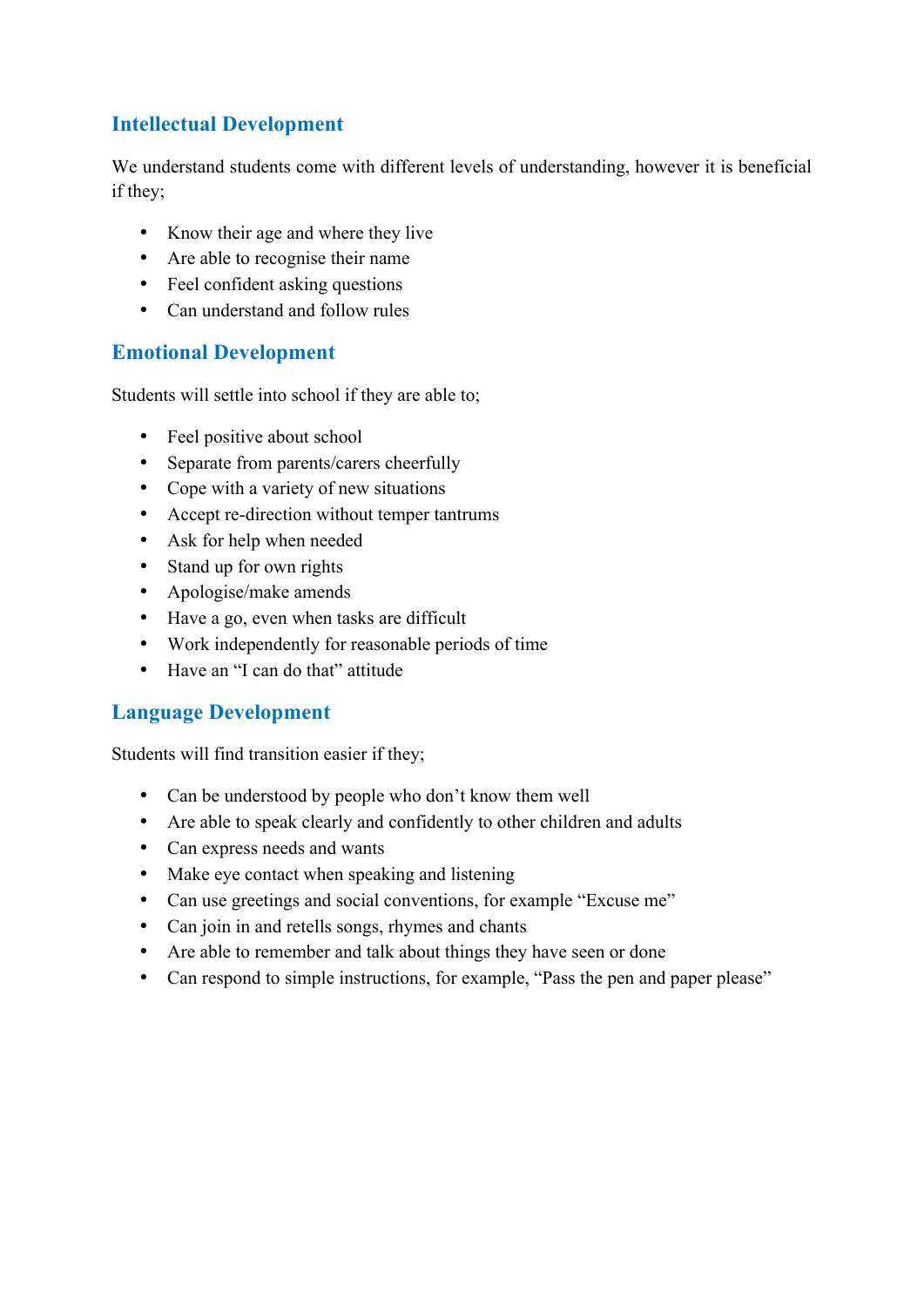#### **Before they begin school**

- Ensure your child attends transition days.
- Familiarise your child with the school prior to starting, such as the location of the playground, toilets, classrooms, and travel routes/arrangements.
- Read stories with your child daily.
- Go past the school and talk to your child about how they will soon be going there, the exciting things they will do and the friends they will make.
- Go shopping together to buy a special lunch box, drink bottle and school bag. Order and collect school uniform from the office before the end of school 2018.
- Label all your child's belongings with their name.
- Teach your child how to look after their own belongings.

#### **Once the year starts**

- Organise play dates to help your child socialise with the other children in their class.
- Have a routine each morning as you and your child get ready to go to school.
- Make sure your child arrives at school on time, as both key learning and socialising occurs as soon as they day begins.
- Have regular sleeping habits and reasonable bed times. Once school starts you will probably find that your child is tired. This is normal as they adjust to their busy days at school.
- Make sure they eat a nourishing breakfast and provide your child with a nutritious lunch and snack to keep them energised through the day. Prep students are encouraged to bring an additional piece of fruit for a brain break during the busy morning.
- Talk with your child about their day when they get home. Your enthusiasm is important for them to see and feel, and will show them that school is important.
- Involve your child in the world around them, for example, take them shopping, to the beach, park, or picnics.
- Get to know your child's teacher, don't hesitate to talk to them about your child and what is happening at school. For an in depth meeting, please make an appointment.
- Have realistic expectations change and new experiences are challenging for children and adults alike.

Helping your child have a positive first experience of school is important as it can help shape the way they think about school in the future. Once school starts, we encourage parents to be actively involved. Children love it when a significant person in their life comes along to help out in the classroom or around the school.

Your ongoing support will help your child build strong foundations for success as a life-long learner.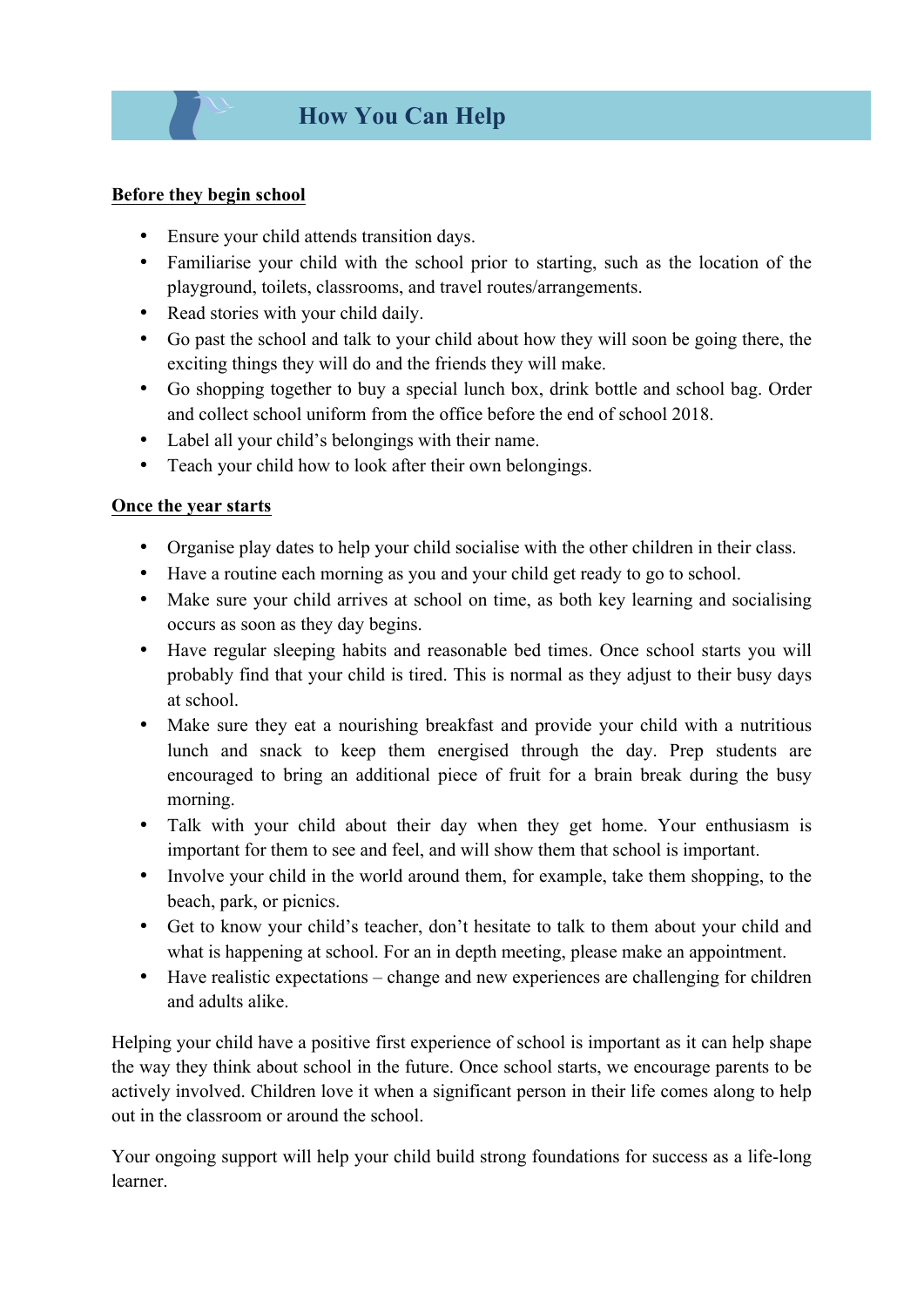## **Learning at School**

School provides many new experiences and challenges, which will lead to your child developing new skills and independence. The curriculum in the Prep year is designed to provide a solid foundation which children need for success in later schooling.

**LITERACY:** Every morning Preps complete an uninterrupted two-hour Literacy block which includes Reading, Writing, Speaking and Listening. At Tarwin Lower Primary School, the Preps are taught the 42 letter sounds using the highly successful and engaging Jolly Phonics Program. Your child will be introduced to one sound per day, quickly developing their reading and writing skills.

**NUMERACY:** All classes complete one hour of numeracy per day. The Prep numeracy sessions consist of hands on activities as they explore numbers to 20, simple addition and subtraction problems, shapes and patterns.

**INTEGRATED STUDIES:** Each term all students are exposed to a new topic based around the curriculum areas of Science, History and Design & Technology. Integrated studies are based on the Inquiry Learning Approach.

**MUSIC:** Each week all classes are scheduled for a one-hour specialist Music program. Students are taught many new songs and learn to play a variety of instruments including; drums, keyboards, marimbas, shakers and tambourines. There are various music performances throughout the year to showcase the students' talent.

ART: Each week all classes are scheduled for a one-hour Art program. Students complete different art activities and learn different art techniques and mediums. Their vibrant work is displayed throughout the school.

**PHYSICAL EDUCATION:** Each week all classes receive a 50-minute Physical Education lesson. During this lesson, Prep students develop basic motor skills and movement patterns such as running, hopping, jumping, skipping, catching, throwing, kicking, rolling, balancing, twisting and turning. Later they develop the capacity to link these skills into more complex and coordinated movement sequences and games. Swimming lessons are held during the year, and a Junior Athletics carnival is held in Term 4.

**MARC VAN:** Each week the mobile library arrives at Tarwin Lower Primary School. The Preps have a scheduled one-hour lesson each week with a specialist library teacher. During these sessions students are allowed to borrow books. They learn the features of libraries as well as different book types through fun and engaging activities.

LOTE: Each week students will have an hour of Indonesian. During these lessons they will develop their understanding of the language and culture, through activities, games and craft.

**HOME LEARNING:** Tarwin Lower Primary School believes that a strong and positive home school relationship is integral to educational success for your child. There is an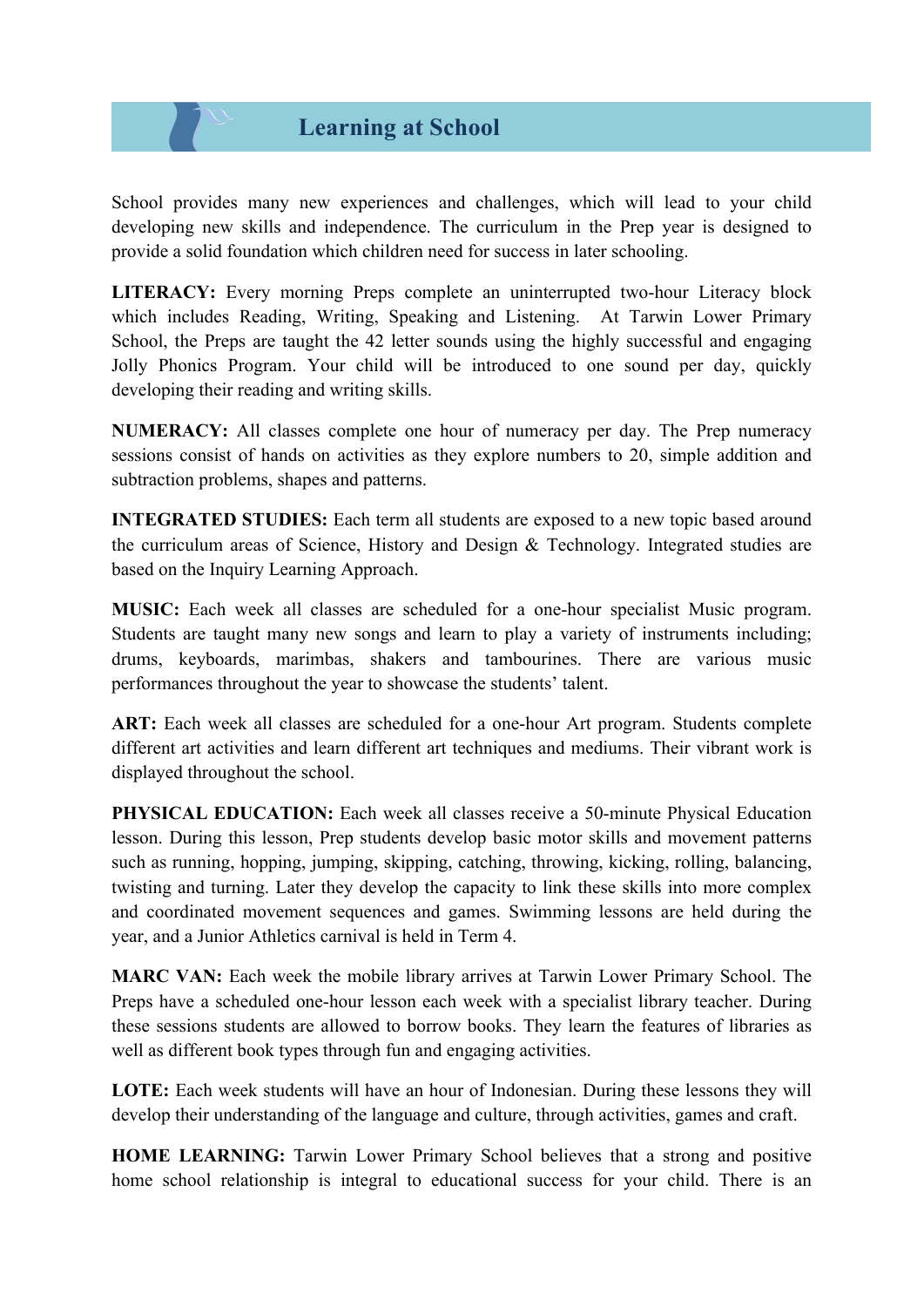expectation that your child will read every night. Reading each day is incredibly important for your child's academic development. Studies have found students who read daily perform better across a range of curriculum areas and reading for 20 minutes per night equates to around 180,000,000 words per year.

**EXCURSIONS:** Excursions are regularly scheduled throughout the year to tie in with the integrated studies learning that takes place in the classroom. These excursions are both local and to the city. Tarwin Lower Primary School has a strong relationship with surrounding primary schools and we often coordinate activities together. We also have regular incursions at the school from visiting performers and expert presenters.